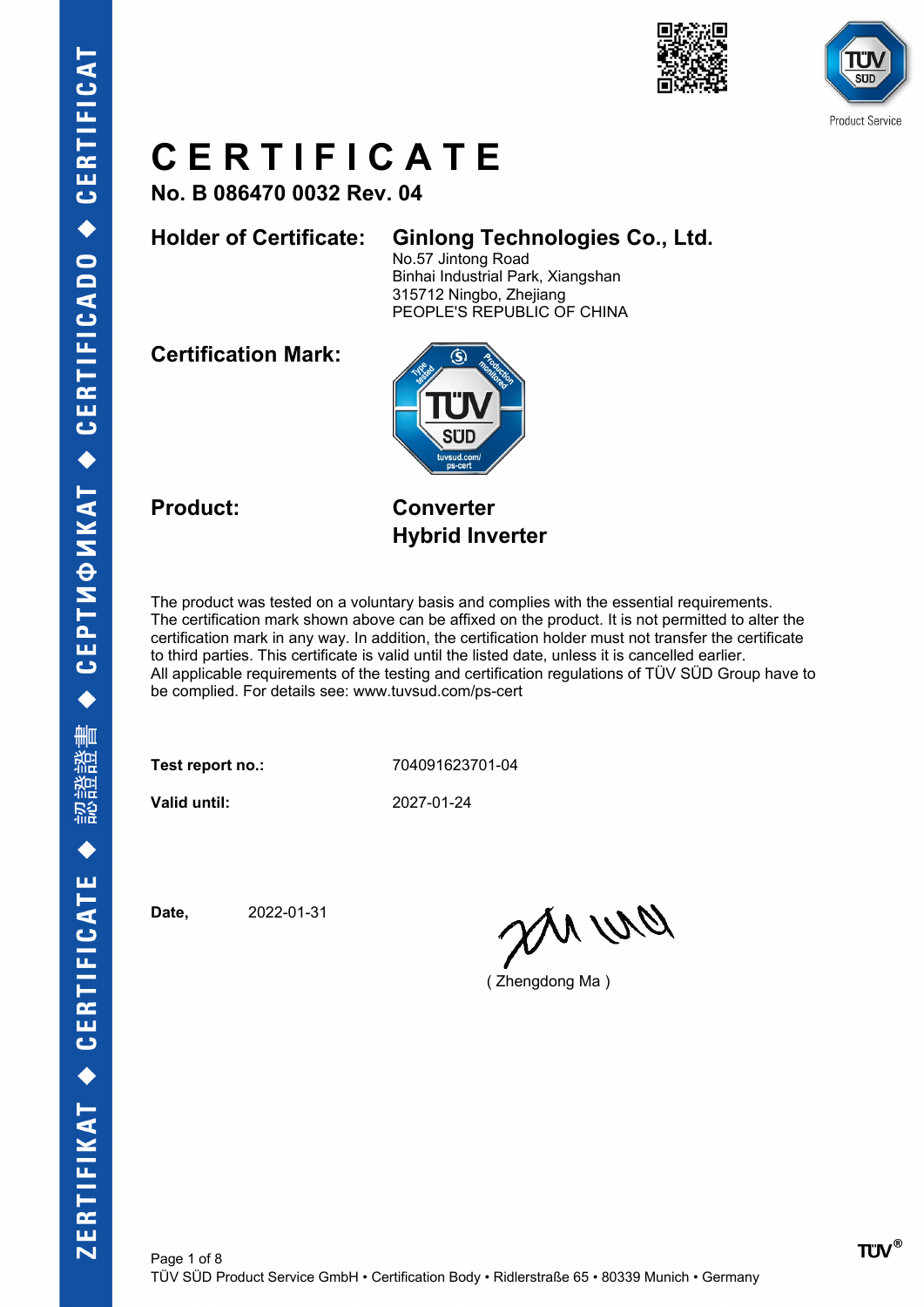

**No. B 086470 0032 Rev. 04**

**Model(s): RHI-3K-48ES, RHI-3K-48ES-5G, RHI-3K-48ES-5G-NS, RHI-3.6K-48ES, RHI-3.6K-48ES-5G, RHI-3.6K-48ES-5G-NS, RHI-4K-48ES-5G-NS, RHI-4.6K-48ES, RHI-4.6K-48ES-5G, RHI-4.6K-48ES-5G-NS, RHI-5K-48ES, RHI-5K-48ES-5G, RHI-5K-48ES-5G-NS, RHI-6K-48ES-5G, RHI-6K-48ES-5G-NS, S5-EH1P3K-L, S5-EH1P3.6K-L, S5-EH1P4.6K-L, S5-EH1P5K-L, S5-EH1P6K-L**

**Parameters:**

 **Please see the attachment from page 3 to page 8**

**Tested according to:** IEC 62109-1(ed.1)

IEC 62109-2(ed.1) EN 62109-1:2010 EN 62109-2:2011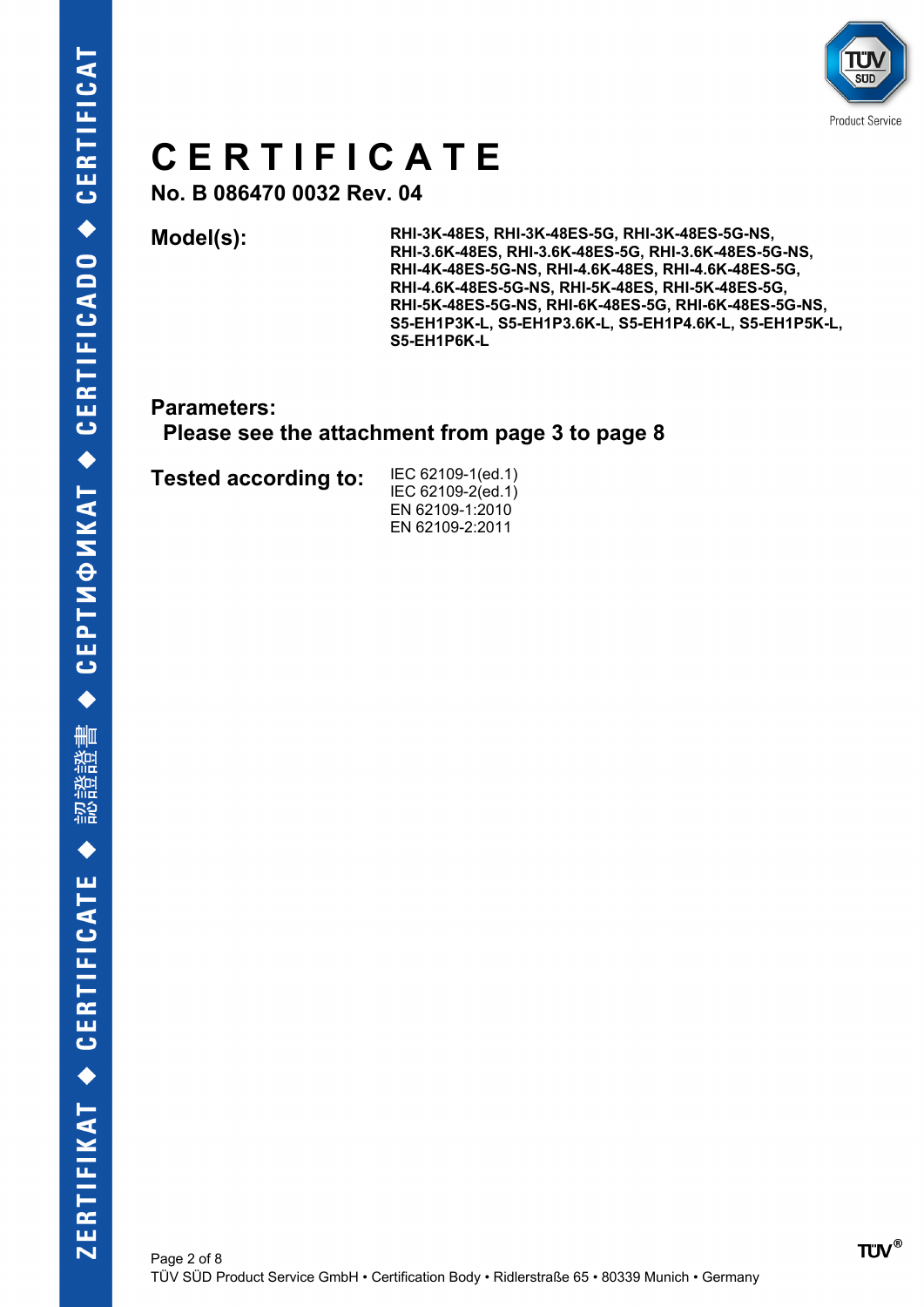| Model name                        | <b>RHI-3K-48ES</b> | RHI-3.6K-48ES | RHI-4.6K-48ES       | <b>RHI-5K-48ES</b> |
|-----------------------------------|--------------------|---------------|---------------------|--------------------|
| PV input parameters:              |                    |               |                     |                    |
| Max. Input Voltage:               |                    |               | 600 Vd.c.           |                    |
| MPP Voltage Range:                |                    |               | 90-520 Vd.c.        |                    |
| Max. Input Current:               |                    |               | $2 \times 11$ Ad.c. |                    |
| Isc PV:                           |                    |               | 2×17,2 Ad.c.        |                    |
| Battery parameters:               |                    |               |                     |                    |
| Battery Type:                     |                    |               | Li-Ion              |                    |
| Battery Voltage Range:            |                    |               | 42-58 Vd.c.         |                    |
| Max. Charge Current:              |                    |               | 62,5 Ad.c.          |                    |
| Max. Discharge Current:           |                    | 62,5 Ad.c.    |                     |                    |
| AC-Output (Back-up) parameters:   |                    |               |                     |                    |
| Rated Output Voltage:             | 220/230 Va.c.      |               |                     |                    |
| <b>Rated Output</b>               | 50/60 Hz           |               |                     |                    |
| Frequency:                        |                    |               |                     |                    |
| Rated Output Current:             | 13,6/13 Aa.c.      |               |                     |                    |
| Rated Output Power:               | 3000 W             |               |                     |                    |
| AC-Output (Grid Side) parameters: |                    |               |                     |                    |
| Rated Output Voltage:             | 220/230 Va.c.      |               |                     |                    |
| <b>Rated Output</b>               |                    |               |                     |                    |
| Frequency:                        | 50/60 Hz           |               |                     |                    |
| Rated Output Power:               | 3000 W             | 3600 W        | 4600 W              | 5000 W             |
| Max. Apparent Output<br>Power:    | 3300 VA            | 4000 VA       | 4600 VA             | 5500 VA            |
| Max. Output Current:              | 15,7 Aa.c.         | 17,3 Aa.c.    | 23 Aa.c.            | 23.9 Aa.c.         |

| Model name                             | <b>RHI-3K-48ES</b>                       | RHI-3.6K-48ES | RHI-4.6K-48ES | <b>RHI-5K-48ES</b> |
|----------------------------------------|------------------------------------------|---------------|---------------|--------------------|
| Power Factor(adj.):                    | $-0.81+0.8$                              |               |               |                    |
| AC input parameters:                   |                                          |               |               |                    |
| Rated Voltage:                         | 220/230 Va.c.                            |               |               |                    |
| Current (Maximum<br>Continuous):       | 23,9 Aa.c.                               |               |               |                    |
| Rated Frequency:                       | 50/60 Hz                                 |               |               |                    |
| Others:                                |                                          |               |               |                    |
| <b>Operating Temperature</b><br>Range: | $-25$ °C+60 °C                           |               |               |                    |
| Protective Class:                      |                                          |               |               |                    |
| Ingress Protection:                    | IP65                                     |               |               |                    |
| Overvoltage Category:                  | $II(PV)$ , $III(MAINS)$                  |               |               |                    |
| Inverter Topology:                     | Non-isolated(isolated for battery input) |               |               |                    |

| Model name           | RHI-3K-48ES-5G.<br>RHI-3K-48ES-5G-NS | RHI-3.6K-48ES-5G.<br>RHI-3.6K-48ES-5G-NS | RHI-4K-48ES-5G-NS |
|----------------------|--------------------------------------|------------------------------------------|-------------------|
| PV input parameters: |                                      |                                          |                   |
| Page 3 of 8          |                                      |                                          |                   |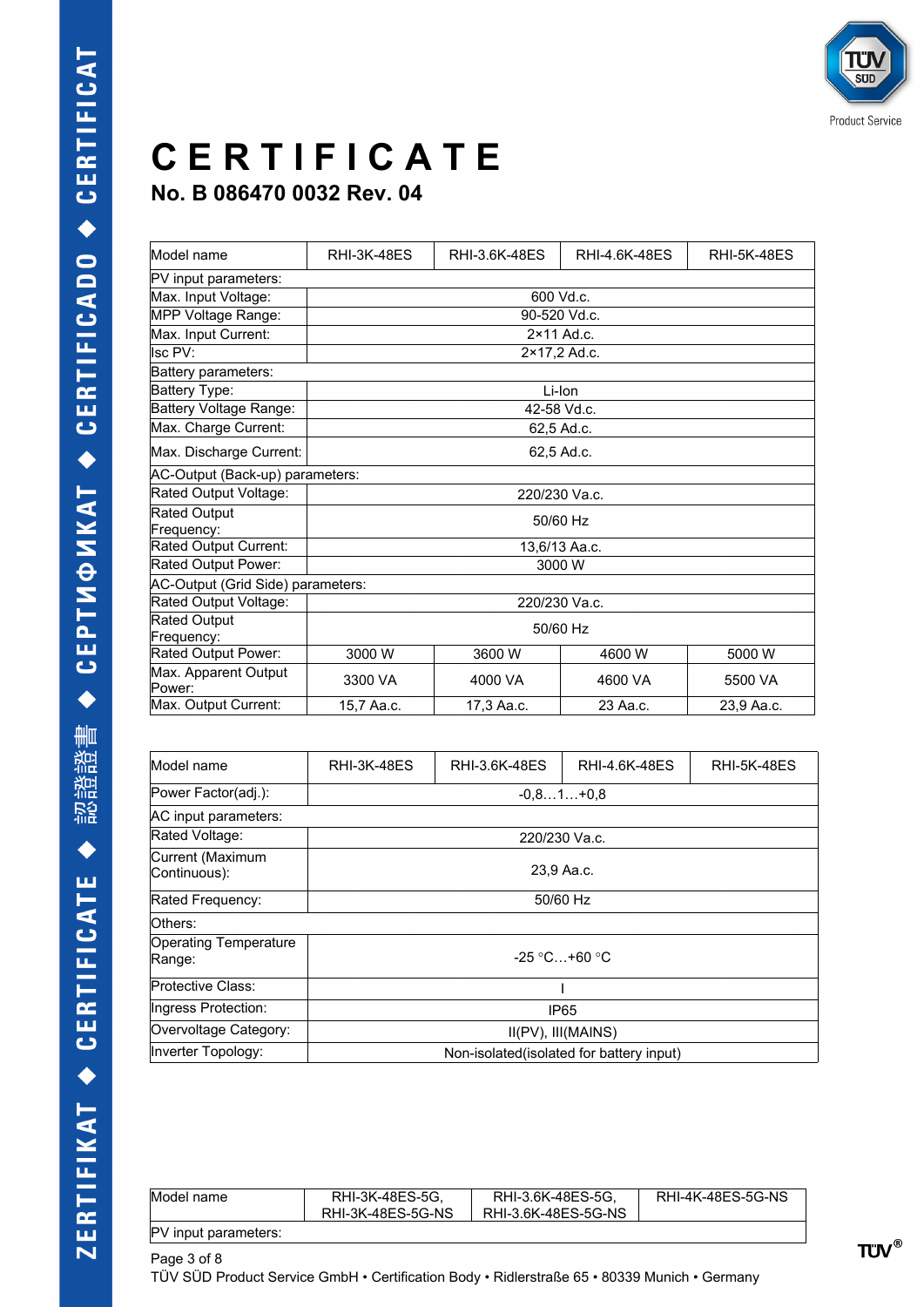

| Max. Input Voltage:               | 600 Vd.c.           |  |
|-----------------------------------|---------------------|--|
| MPP Voltage Range:                | 90-520 Vd.c.        |  |
| Max. Input Current:               | $2 \times 11$ Ad.c. |  |
| Isc PV:                           | 2×17,2 Ad.c.        |  |
| Battery parameters:               |                     |  |
| Battery Type:                     | Li-ion / Lead-acid  |  |
| Battery Voltage Range:            | 42-58 Vd.c.         |  |
| Max. Charge Current:              | 62,5 Ad.c.          |  |
| Max. Discharge Current:           | 62,5 Ad.c.          |  |
| AC-Output (Back-up) parameters:   |                     |  |
| Rated Output Voltage:             | 220/230 Va.c.       |  |
| <b>Rated Output</b><br>Frequency: | 50/60 Hz            |  |
| Rated Output Current:             | 13,6/13 Aa.c.       |  |
| Rated Output Power:               | 3000 W              |  |
| AC-Output (Grid Side) parameters: |                     |  |
| Rated Output Voltage:             | 220/230 Va.c.       |  |
| <b>Rated Output</b><br>Frequency: | 50/60 Hz            |  |

| RHI-3K-48ES-5G,<br>RHI-3K-48ES-5G-NS      | RHI-3.6K-48ES-5G,<br>RHI-3.6K-48ES-5G-NS | RHI-4K-48ES-5G-NS |
|-------------------------------------------|------------------------------------------|-------------------|
| 3000 W                                    | 3600 W                                   | 3600 W            |
| 3300 VA                                   | 4000 VA                                  | 4000 VA           |
| 15,7 Aa.c.                                | 17,3 Aa.c.                               | 17,3 Aa.c.        |
|                                           | $-0.81+0.8$                              |                   |
|                                           |                                          |                   |
| 220/230 Va.c.                             |                                          |                   |
| 26.1 Aa.c.                                |                                          |                   |
| 50/60 Hz                                  |                                          |                   |
|                                           |                                          |                   |
| $-25$ °C+60 °C                            |                                          |                   |
|                                           |                                          |                   |
| IP <sub>65</sub>                          |                                          |                   |
| $II(PV)$ , $III(MAINS)$                   |                                          |                   |
| Non-isolated (isolated for battery input) |                                          |                   |
|                                           |                                          |                   |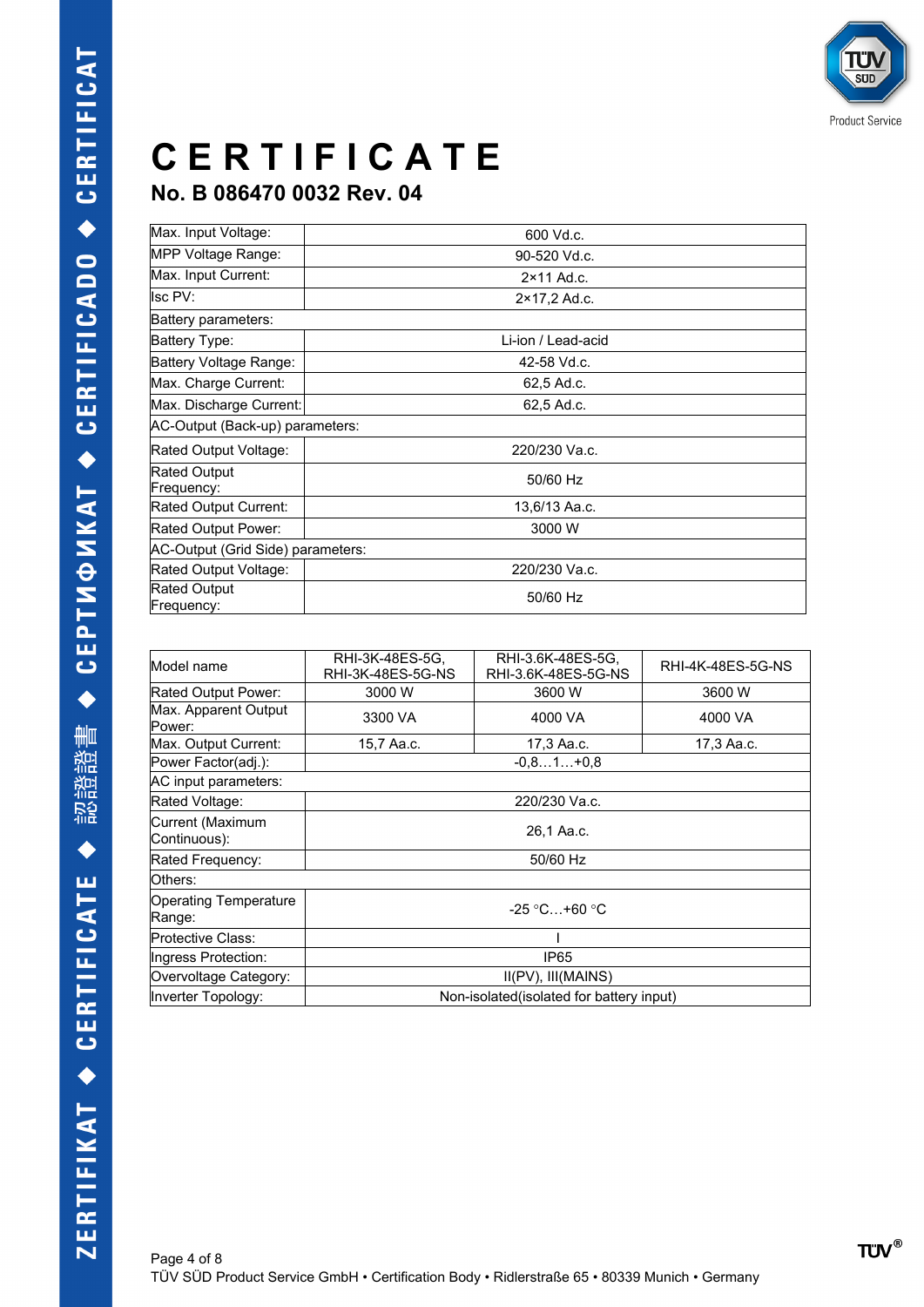| Model name                        | RHI-4.6K-48ES-5G,               | RHI-5K-48ES-5G,     | RHI-6K-48ES-5G,   |
|-----------------------------------|---------------------------------|---------------------|-------------------|
|                                   | RHI-4.6K-48ES-5G-NS             | RHI-5K-48ES-5G-NS   | RHI-6K-48ES-5G-NS |
| PV input parameters:              |                                 |                     |                   |
| Max. Input Voltage:               |                                 | 600 Vd.c.           |                   |
| MPP Voltage Range:                |                                 | 90-520 Vd.c.        |                   |
| Max. Input Current:               |                                 | $2 \times 11$ Ad.c. |                   |
| lsc PV:                           |                                 | 2×17,2 Ad.c.        |                   |
| Battery parameters:               |                                 |                     |                   |
| Battery Type:                     |                                 | Li-ion / Lead-acid  |                   |
| Battery Voltage Range:            | 42-58 Vd.c.                     |                     |                   |
| Max. Charge Current:              | 100 Ad.c.                       |                     |                   |
| Max. Discharge Current:           | 100 Ad.c.                       |                     |                   |
|                                   | AC-Output (Back-up) parameters: |                     |                   |
| Rated Output Voltage:             | 220/230 Va.c.                   |                     |                   |
| <b>Rated Output</b><br>Frequency: | 50/60 Hz                        |                     |                   |
| Rated Output Current:             | 22,7/22 Aa.c.                   |                     |                   |
| Rated Output Power:               | 5000 W                          |                     |                   |
| AC-Output (Grid Side) parameters: |                                 |                     |                   |
| Rated Output Voltage:             | 220/230 Va.c.                   |                     |                   |
| Rated Output<br>Frequency:        | 50/60 Hz                        |                     |                   |

| RHI-4.6K-48ES-5G,                         | RHI-5K-48ES-5G,<br>RHI-5K-48ES-5G-NS | RHI-6K-48ES-5G,<br>RHI-6K-48ES-5G-NS |
|-------------------------------------------|--------------------------------------|--------------------------------------|
| 4600 W                                    | 5000 W                               | 6000 W                               |
| 4600 VA                                   | 5500 VA                              | 6600 VA                              |
| 23 Aa.c.                                  | 23,9 Aa.c.                           | 30 Aa.c.                             |
|                                           | $-0.81+0.8$                          |                                      |
|                                           |                                      |                                      |
| 220/230 Va.c.                             |                                      |                                      |
| 26,1 Aa.c.                                |                                      |                                      |
| 50/60 Hz                                  |                                      |                                      |
|                                           |                                      |                                      |
| $-25$ °C +60 °C                           |                                      |                                      |
|                                           |                                      |                                      |
| IP <sub>65</sub>                          |                                      |                                      |
| $II(PV)$ , $III(MAINS)$                   |                                      |                                      |
| Non-isolated (isolated for battery input) |                                      |                                      |
|                                           | RHI-4.6K-48ES-5G-NS                  |                                      |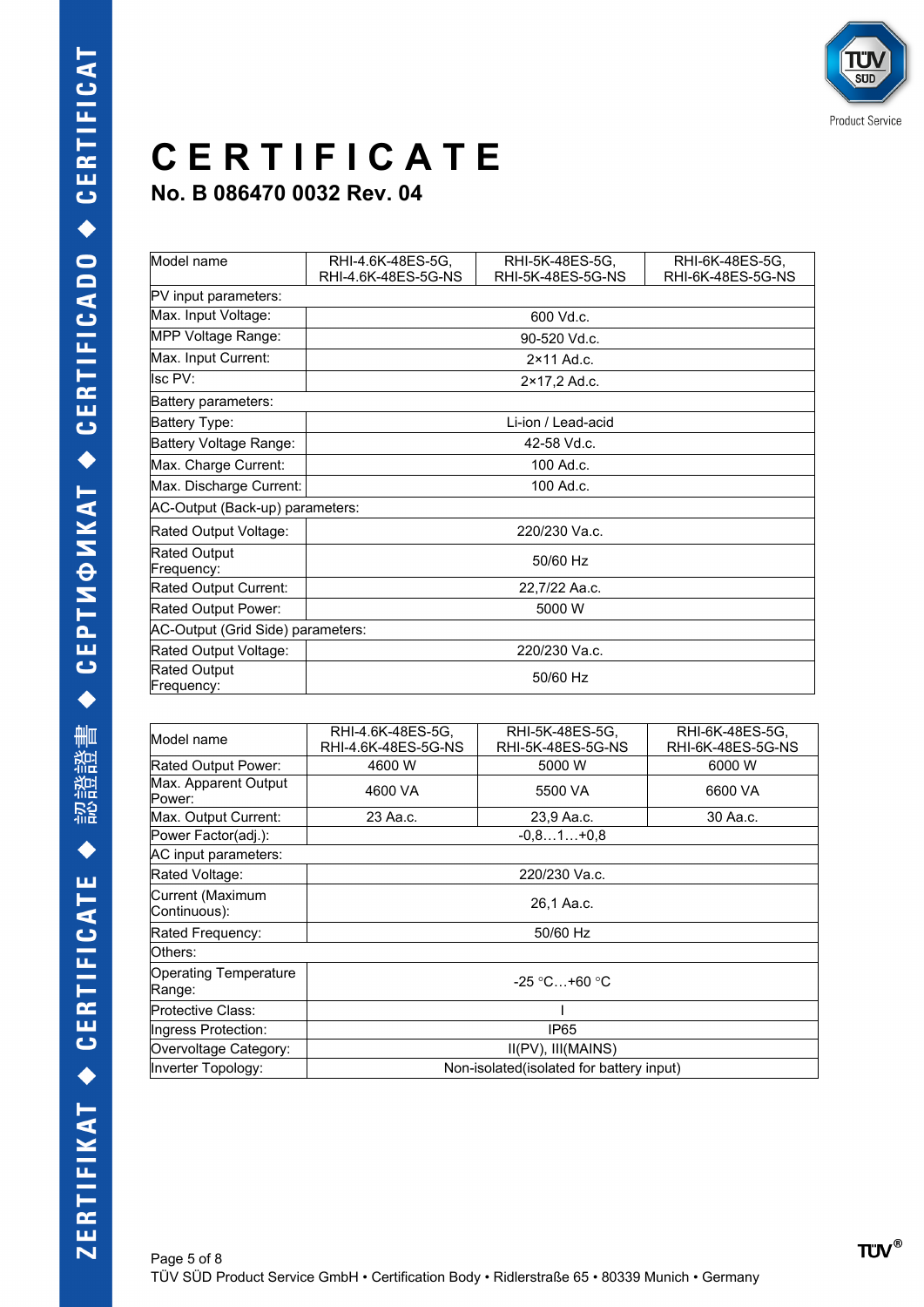| Model name                        | S5-EH1P3K-L                           | S5-EH1P3.6K-L       | S5-EH1P4.6K-L |
|-----------------------------------|---------------------------------------|---------------------|---------------|
| PV input parameters:              |                                       |                     |               |
| Max. Input Voltage:               | 600 Vd.c.                             |                     |               |
| MPP Voltage Range:                |                                       | 90-520 Vd.c.        |               |
| Max. Input Current:               |                                       | $2 \times 15$ Ad.c. |               |
| Isc PV:                           |                                       | 2×22,5 Ad.c.        |               |
| Battery parameters:               |                                       |                     |               |
| Battery Type:                     | Li-ion / Lead-acid                    |                     |               |
| Battery Voltage Range:            | 42-58 Vd.c.                           | 42-58 Vd.c.         | 42-58 Vd.c.   |
| Max. Charge Current:              | 62,5 Ad.c.                            | 62,5 Ad.c.          | 100 Ad.c.     |
| Max. Discharge Current:           | 62,5 Ad.c.<br>62,5 Ad.c.<br>100 Ad.c. |                     |               |
| AC-Output (Back-up) parameters:   |                                       |                     |               |
| Rated Output Voltage:             | 220/230 Va.c.                         |                     |               |
| Rated Output Frequency:           | 50/60 Hz                              |                     |               |
| Rated Output Current:             | 14/13,5 Aa.c.                         | 14/13,5 Aa.c.       | 23/22 Aa.c.   |
| Rated Output Power:               | 3000 W                                | 3000 W              | 5000 W        |
| AC-Output (Grid Side) parameters: |                                       |                     |               |
| Rated Output Voltage:             | 220/230 Va.c.                         |                     |               |
| Rated Output Frequency:           | 50/60 Hz                              |                     |               |
|                                   |                                       |                     |               |

| Model name                             | S5-EH1P3K-L                               | S5-EH1P3.6K-L | S5-EH1P4.6K-L |
|----------------------------------------|-------------------------------------------|---------------|---------------|
| Rated Output Power:                    | 3000 W                                    | 3600 W        | 4600 W        |
| Max. Apparent Output<br>Power:         | 3300 VA                                   | 4000 VA       | 4600 VA       |
| Max. Output Current:                   | 15 Aa.c.                                  | 18,5 Aa.c.    | 21 Aa.c.      |
| Power Factor(adj.):                    |                                           | $-0.81+0.8$   |               |
| AC input parameters:                   |                                           |               |               |
| Rated Voltage:                         | 220/230 Va.c.                             |               |               |
| Current (Maximum<br>Continuous):       | 20,5 Aa.c.                                | 25 Aa.c.      | 31,5 Aa.c.    |
| Rated Frequency:                       | 50/60 Hz                                  |               |               |
| Others:                                |                                           |               |               |
| <b>Operating Temperature</b><br>Range: | $-25$ °C +60 °C                           |               |               |
| Protective Class:                      |                                           |               |               |
| Ingress Protection:                    | IP65                                      |               |               |
| Overvoltage Category:                  | II(PV), III(MAINS)                        |               |               |
| Inverter Topology:                     | Non-isolated (isolated for battery input) |               |               |
|                                        |                                           |               |               |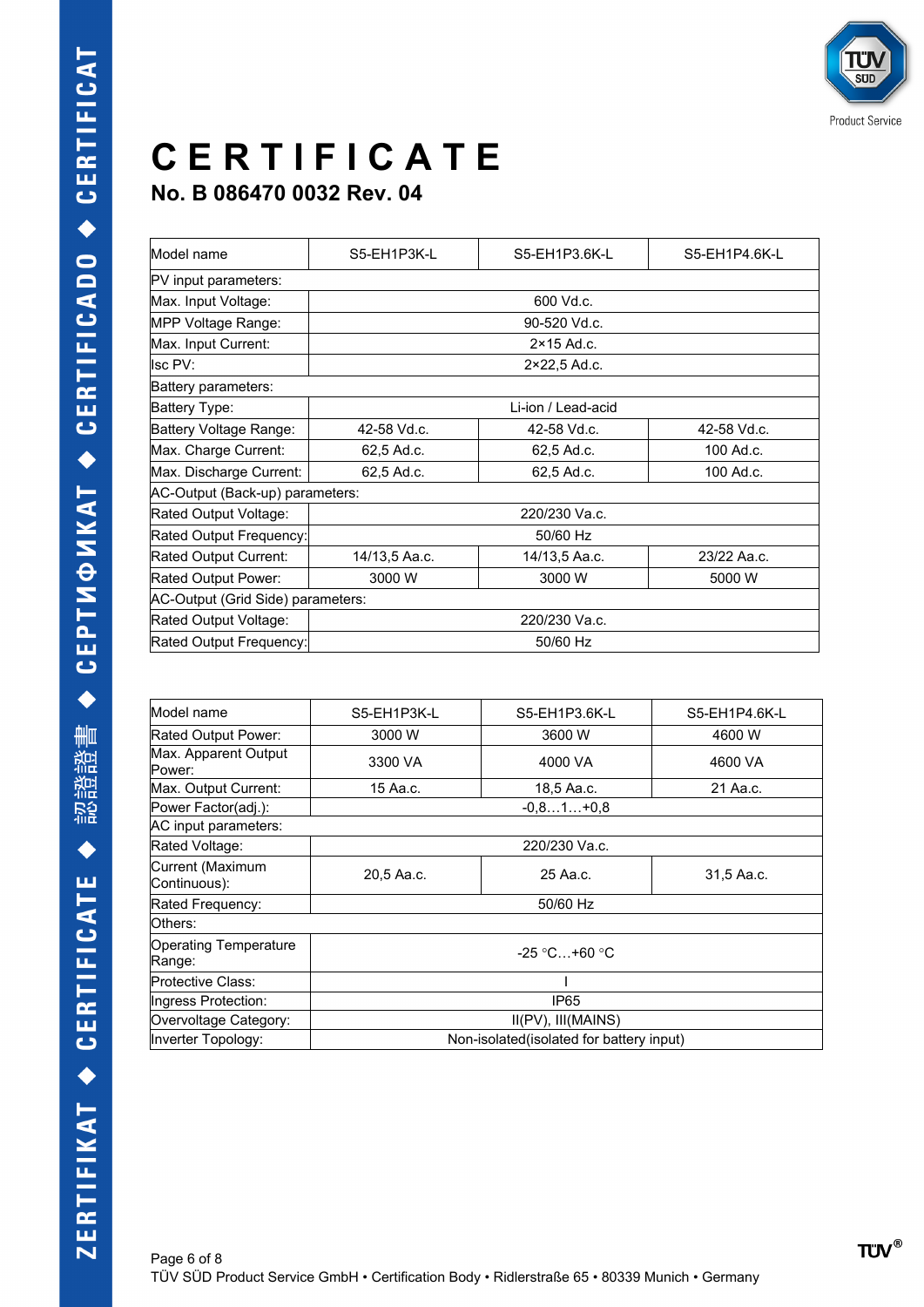| Model name                        | S5-EH1P5K-L   | S5-EH1P6K-L         |  |
|-----------------------------------|---------------|---------------------|--|
| PV input parameters:              |               |                     |  |
| Max. Input Voltage:               |               | 600 Vd.c.           |  |
| MPP Voltage Range:                |               | 90-520 Vd.c.        |  |
| Max. Input Current:               |               | $2 \times 15$ Ad.c. |  |
| Isc PV:                           |               | 2×22,5 Ad.c.        |  |
| Battery parameters:               |               |                     |  |
| Battery Type:                     |               | Li-ion / Lead-acid  |  |
| Battery Voltage Range:            | 42-58 Vd.c.   |                     |  |
| Max. Charge Current:              | 100 Ad.c.     |                     |  |
| Max. Discharge Current:           | 100 Ad.c.     |                     |  |
| AC-Output (Back-up) parameters:   |               |                     |  |
| Rated Output Voltage:             | 220/230 Va.c. |                     |  |
| Rated Output Frequency:           | 50/60 Hz      |                     |  |
| Rated Output Current:             | 23/22 Aa.c.   |                     |  |
| Rated Output Power:               | 5000 W        |                     |  |
| AC-Output (Grid Side) parameters: |               |                     |  |
| Rated Output Voltage:             | 220/230 Va.c. |                     |  |
| Rated Output Frequency:           | 50/60 Hz      |                     |  |